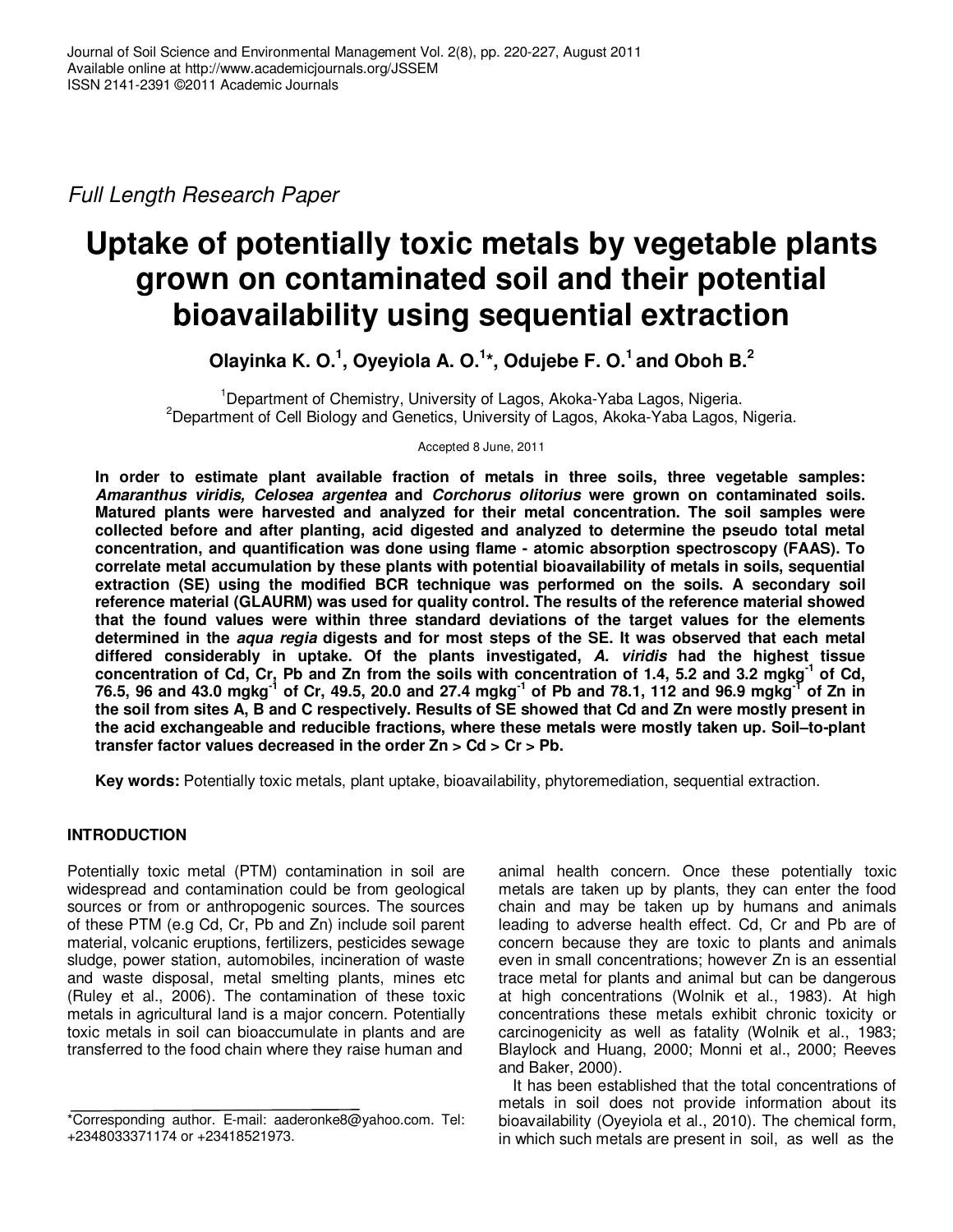physical and chemical characteristics of the environment can affect mobility, reactivity and availability for vegetal absorption. The accurate estimation of metal bioavailability in soils and solid wastes is becoming more important in risk assessments. Remediation efforts also acknowledge that total metal concentrations may not be the best predictors of metal bioavailability and phytoavailability (Menzies et al., 2007). Bioavailability of Cd, Cr, Pb and Zn to plants in metal polluted soils from dumpsites has rarely been investigated. As the concentration of metals increase, the chances of a phytotoxic response also increase. It is therefore important to estimate the concentration of bioavailable metals present in soils and correlating this to total metals in plants (Anawar et al., 2008).

According to Helgesen and Larsen (1998) to assess bioavailability of potentially toxic metals from a contaminated soil to a crop plant, the selection of an extractant which stimulates the plant-available fraction of the metal is important. A number of extractants have been applied for single extractions (McGrath, 1996; Quevauviller, 1998; Lu et al., 2003; Gupta and Sinha, 2006b; Menzies et al., 2007; Anawar et al., 2008), while a few for sequential extractions (Tessier et al., 1979; Rauret et al., 1999; Mossop and Davidson, 2003; Brunori et al., 2004; Joksic et al., 2005). Extractants used in single extractions are mainly to evaluate the exchangeable fractions of elements in soils and they include EDTA, DTPA, NaNO<sub>3</sub> NH<sub>4</sub>NO<sub>3</sub>, CaCl<sub>2</sub> etc. According to Menzies et al. (2007), neutral salt extractants such as 0.01 M CaCl<sub>2</sub> and 0.1 M NaNO<sub>3</sub> provide the most useful indication of metal phytoavailability, while Gupta and Sinha (2006a) observed a better correlation between extractable metals in different amendments of tannery sludge on soil using EDTA and metal accumulation in Sesamum indicum compared to  $NaNO<sub>3</sub>$  and CaCl<sub>2</sub>.

The application of sequential extraction has also been useful in the prediction of bioavailability and plant accumulation of metals in soils. The procedure involves the use of series of reagents to sequentially extract metals from soils. Different sequential extraction schemes have been proposed, and most of these include a number of steps between 3 and 8. One of the first and most applied sequential extraction procedure proposed is a five-step procedure published by Tessier et al. (1979). Several other procedures followed the Tessier procedure, and there is now a wide variety of sequential extraction procedures available based on different sequence of extractants and different operational conditions. The most recent sequential extraction protocol which also has a reference material is the 4-fraction modified BCR protocol by the SM & T program of the European Union. These potentially toxic metal fractions may be selectively affected by plant accumulation and a change in their proportions may give an idea of the mechanism responsible for metal uptake in soils (Gupta and Sinha, 2006a). This paper aims to (a) determine the potential bioavailability of Cd, Cr, Pb and Zn from soils (collected from dumpsites)

using the modified BCR sequential extraction scheme (b) determine the plant- available fraction of these metals and (c) determine the correlation between the potential bioavailable fraction and plant-available fraction.

## **MATERIALS AND METHODS**

## **Instrumentation and reagents**

Analyses were carried out on a flame atomic absorption spectrophotometer fitted with a hollow cathode lamp (Perkin-Elmer AA Analyst 200) using an air–acetylene flame. Sequential extraction was performed using 50-ml polytetrafluoroethylene centrifuge tubes, an IKA HS 260 basic reciprocating shaker, and an R-8C laboratory centrifuge. All chemicals used were of analytical grade and were obtained from VWR international (BDH). The working standard solutions for the calibration of the FAAS were prepared daily, from stock standard solutions (1,000 µg / ml) and distilled water was used for all dilutions. All the glassware used were soaked in 5% HNO<sub>3</sub> overnight and rinsed with distilled water before use. For quality control, a reference material, GLAURM, an urban soil secondary material prepared by participants in the EU URBSOIL project (Davidson et al., 2006) was used.

### **Soil sample preparation and digestion**

Surface soils (0 to 5 cm) were collected from three sites in Lagos, Nigeria. Soil A was collected from a site where automobile spare parts and metal rods are sold, welding and smelting of metals also conducted. Soil B was collected from the Department of Metallurgy and Materials' University of Lagos dumpsite, while soil C was taken from a foundry in Ikeja where a lot of metal works, fabrication and moulding is carried out. The soils were collected randomly, mixed to obtain composite samples for each of the sites, into polyethylene containers. Each was homogenized, sub samples taken, air dried, and sieved to pass through a 2 mm stainless steel sieve (Endecott test sieve). The remaining soils were used for planting vegetable samples which were harvested after 8 weeks of planting. The pH of the soils in  $CaCl<sub>2</sub>$  was determined according to BS ISO 10390 (1995), using a Mettler Toledo pH meter and the organic matter content (%OM) was estimated by Walkley and Black (1934) method. The pseudo total metal concentration of Cd, Cr, Pb and Zn in the soils before and after planting were determined by digesting with aqua regia (3 HCl:1  $HNO<sub>3</sub>$ ) on a hot plate. One gram of the soil was digested with 20 ml aqua regia for 2 h. After cooling, the digests were filtered into a 100 ml flasks and stored in plastic bottles prior to the analyses. The quantification of the analytes was done by FAAS (Perkin Elmer A Analyst 200 instrument with airacetylene flame) under optimal conditions.

#### **Sequential extraction of soils**

This was carried out according to the method of Rauret et al. (1999):

(i) Step 1 (exchangeable and acid soluble fraction): 40 ml of 0.11 mol  $I^{\prime}$  CH<sub>3</sub>COOH was added to 1 g of air-dried soil in a 50 ml centrifuge tube, stoppered, and extracted by shaking at a speed of 23 rpm for 16 h at room temperature (overnight). The extract was separated from the solid residue by centrifugation at 3,000 rpm for 20 min, and the supernatant liquid decanted into a polyethylene container. The extract was stored in a refrigerator at a temperature of 4°C prior to the analysis. The residue was washed with 20 ml distilled water, shaken for 15 min and centrifuged for 20 min at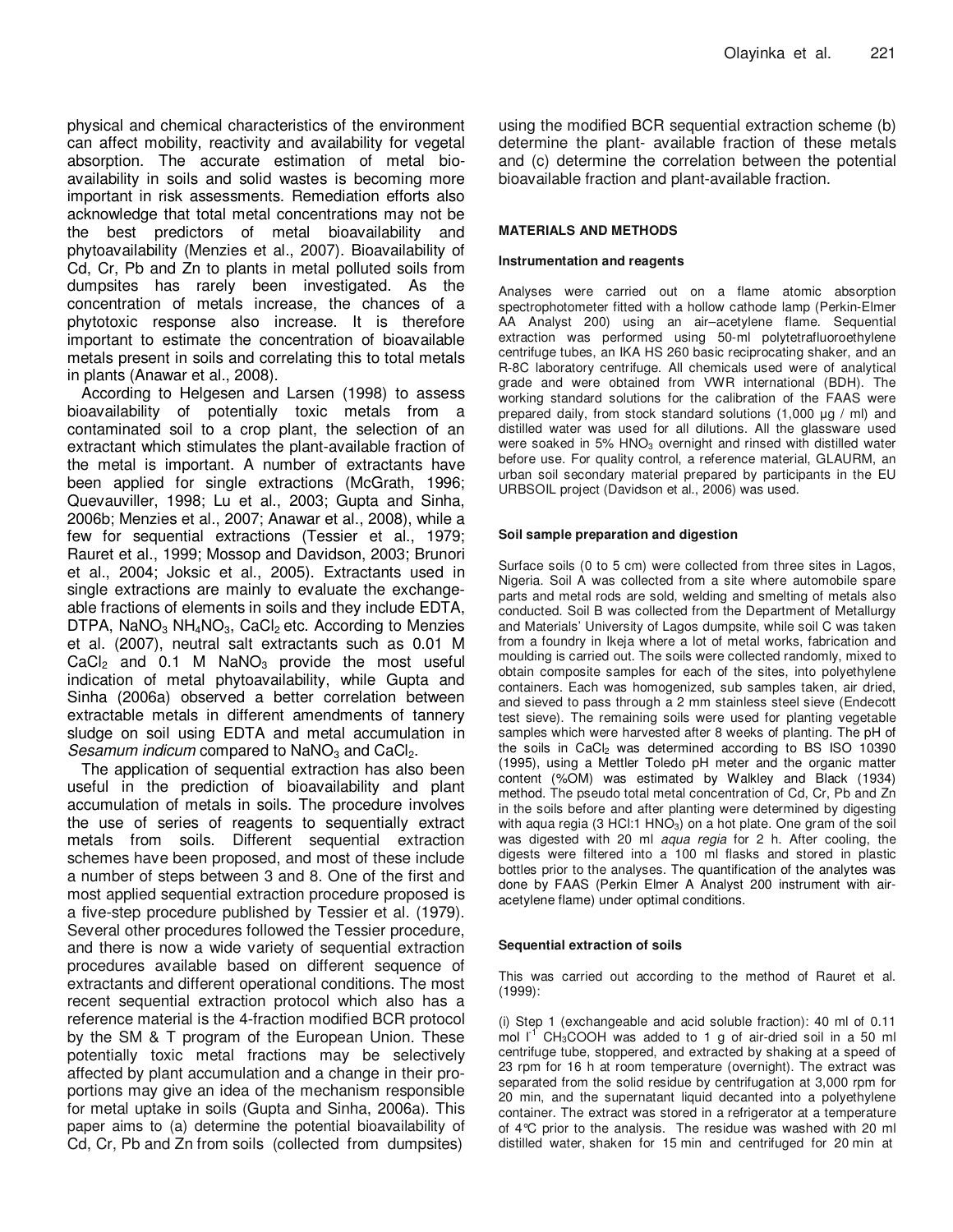3,000 rpm. The supernatant was carefully discarded (without discarding any of the solid residues).

(ii) Step 2 (reducible fraction): 40 ml of 0.5 mol  $I^1$  hydroxylamine hydrochloride (adjusted to pH 1.5 by addition of a fixed amount of  $HNO<sub>3</sub>$ ) was added to the residue from step 1, and the extraction performed as in step 1 above.

(iii) Step 3 (oxidizable fraction): 10 ml of 8.8 mol  $I^1$  hydrogen peroxide was added in aliquots to the residue from step 2. The vessel was covered loosely and the contents digested at room temperature for 1 h with occasional agitation. It was then placed in a water bath, the contents digested at 85°C and the volume reduced to less than 3 ml. Another 10 ml of the hydrogen peroxide was added, and further heated to near dryness. Thereafter, 50 ml of 1.0 mol  $I^1$  ammonium acetate (adjusted to pH 2 with HNO<sub>3</sub>) was added, and the extraction performed as in the previous steps.

(iv) Step 4 (residual fraction): The residue from step 3 was transferred into a suitable vessel and the metal content digested with aqua-regia (as described above for pseudo total metal content).

### **Planting of vegetables**

Seeds of three vegetable plants - Corchorus olitorius, Amaranthus viridis and Celosia argentea were purchased from local markets and grown in plastic pots which contained 1 kg of soil. The seeds were grown in the three different soil samples and were watered 3 times a week with distilled water. The plants were allowed to grow for 8 weeks after which the matured vegetable plants were carefully harvested. The leaves were separated and thoroughly washed with distilled water. They were dried in the oven at a temperature of 35°C and the concentrations of Cd, Cr, Pb and Zn in them were determined. Soil samples beneath the roots were collected after harvesting the plants and digestion of the soils as well as sequential extraction were carried out.

## **Plant digestion**

1 g of each portion of leaves of the vegetable samples (grown on the different soils) was weighed and digested with 10 ml of concentrated nitric acid. The digestion was carried out for 2 h after which it was allowed to evaporate to near dryness. The residue was then taken up in 1 M  $HNO<sub>3</sub>$  and allowed to cool. After cooling, the sample was filtered with Whatman filter paper (11 cm) into a 25 ml volumetric flask and made up to mark.

# **RESULTS AND DISCUSSION**

# **Quality control**

Secondary reference material GLAURM was used to assess the analytical performance during pseudo total digestion and sequential extraction. GLAURM is an urban soil secondary material prepared by participants in the EU URBSOIL project (Davidson et al., 2006). The found values (values obtained from experiments) (Table 1) were within three standard deviations of the target values for all elements determined in the *aqua regia* digests and for most steps of the sequential extraction except in a few cases like Cr, where the found values were below the detection limit of the instrument. The fractionation pattern of Cd in the secondary reference material was not determined because the pseudototal metal concentration was found to be low. The precision of results was < 10% for pseudo total digestion as well as the sequential extractions, except for Cr (in steps 3 and 4) where the RSD values were 19 and 18% respectively.

# **Pseudo-total metal concentrations**

The pseudo total metal concentrations in the sediment samples are presented in Table 2. The pH of the soil was observed to be in the range of 6.0 to 6.9, which indicates slight acidity, while the percentage organic matter was found in the range of 2.8 to 4.4. The concentration of metals found was in the range of 9.1 to 55.5 mgkg $^{-1}$  for Cd, 486 to 1080 mgkg<sup>-1</sup> for Cr, 583 to 903 mgkg<sup>-1</sup> for Pb and 685 to 969 mgkg<sup>-1</sup> for Zn. The relatively higher concentration of metals in soil B could be as a result of the higher organic matter content and the activities taking place at that site. Organic matter has been found to influence PTM adsorption in sediments. This effect is probably due to the high cation exchange capacity of organic material (Maxwell, 1986). The relative standard deviation was <10% in most cases, except for Cd in soil B and Pb and Zn in soil A which were 11, 12 and 13% respectively. The results indicate that the metals were evenly distributed and suitable for plant growth. The concentrations of Cd, Cr, Pb and Zn in soils A, B and C were higher than the recommended upper limits of metals in soils (Table 3).

# **Bioaccumulation of metals by vegetable plants**

Table 4 shows the mean concentration of metals in the leaves of three vegetable samples grown on the three different soils (A, B and C). It was observed that the metal differed considerably in uptake from each other. Similar observation was reported by Sinha et al. (2006) who reported that accumulation of metals in plants grown on contaminated soil collected from Jajmau varied from one plant to another.

A. viridis was observed to have accumulated the highest concentration of the metals studied (except in a few cases) followed by C. argentea. The higher bioaccumulation of metals in A. viridis could be because of its larger leaves and shoot as compared to the other vegetables, hence there are more sites for absorption of metals. Mobility of metals by plants can be determined by calculating the transfer factor. According to researchers (Sauerbeck, 1991; Gray et al., 1999; Cui et al., 2004; Chojnacka et al., 2005; Intawongse and Dean, 2006):

$$
TF = \frac{C_{plan\epsilon}}{C_{total-soil}}
$$

Where  $C_{\text{planet}}$  is the concentration of a metal in the plant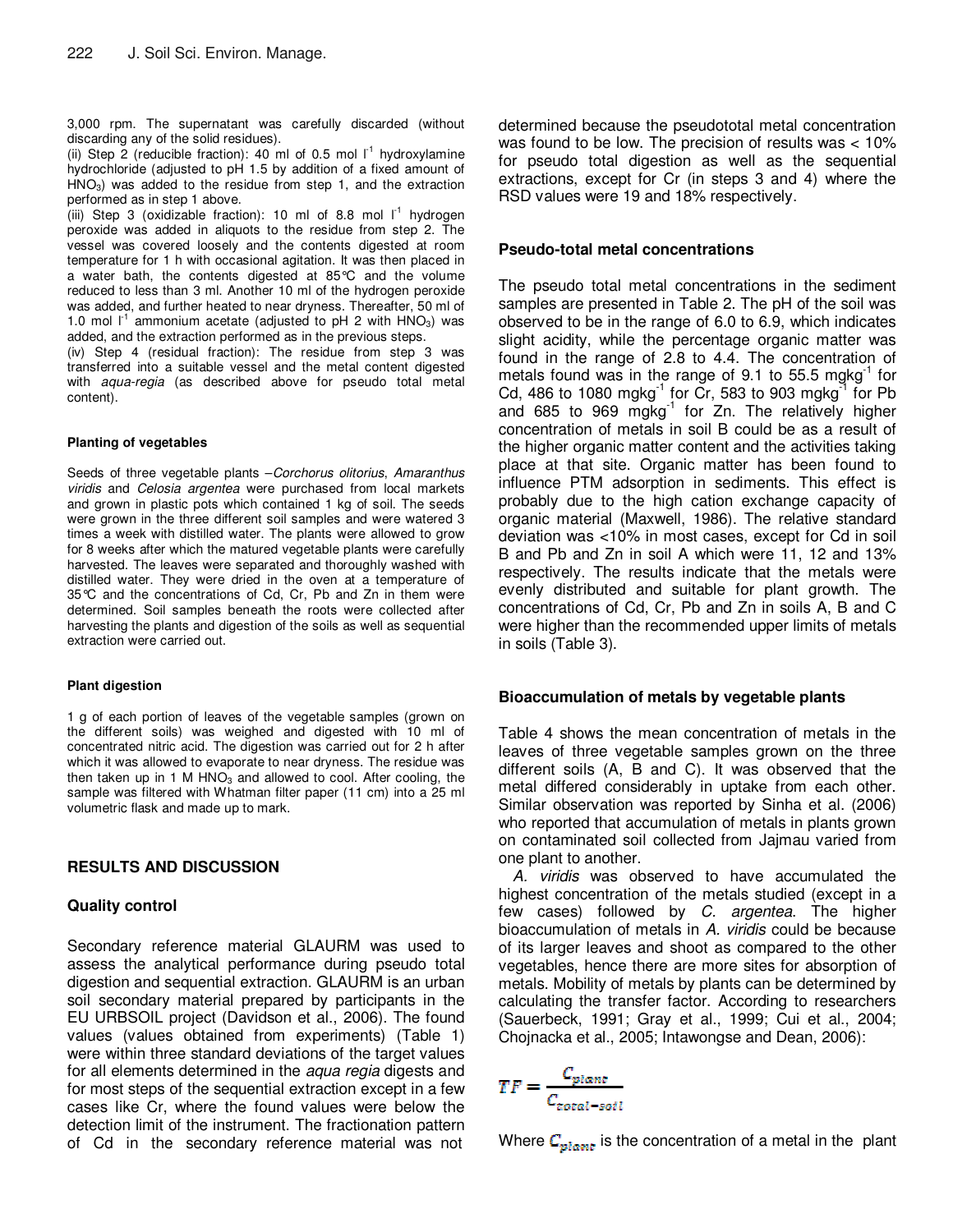| <b>Result</b>                |        | C <sub>d</sub> | Cr             | <b>Pb</b>      | Zn             |
|------------------------------|--------|----------------|----------------|----------------|----------------|
| Pseudo total                 | Target | < 0.74         | $43.2 \pm 3.0$ | $387 \pm 25$   | $177 \pm 11$   |
| Pseudo total                 | Found  | < 1.2          | $46.4 \pm 5.0$ | $340 \pm 40$   | $199 \pm 15$   |
|                              |        |                |                |                |                |
| <b>Sequential extraction</b> |        |                |                |                |                |
|                              | Target | $\star$        | 0.64           | 25.1           | 26.3           |
| Step 1                       | Found  | $^\star$       | <4.3           | $21.3 \pm 1.4$ | $41.5 \pm 2.7$ |
|                              |        |                |                |                |                |
|                              | Target | $\star$        | 3.14           | 235            | 15.4           |
| Step 2                       | Found  | $^\star$       | <4.83          | $247 \pm 22$   | $17.6 \pm 0.9$ |
|                              |        |                |                |                |                |
|                              | Target | $\star$        | 9.12           | 52.9           | 27.2           |
| Step 3                       | Found  | $^\star$       | $12.8 \pm 2.4$ | $61.4 \pm 5.6$ | $25.1 \pm 1.5$ |
|                              |        |                |                |                |                |
|                              | Target | $\star$        | 27.8           | 73.3           | 118            |
| Step 4                       | Found  | $\star$        | $18.9 \pm 3.6$ | $51.2 \pm 4.5$ | $93 \pm 7.3$   |

**Table 1.** Results of analysis of secondary reference materials GLAURM (mgkg<sup>-1</sup>).

Found results are mean values  $\pm$  standard deviation for  $n = 3$  (pseudo total digestion) and  $n = 2$ (sequential extraction); < indicates a result below the detection limit; \* = not determined.

**Table 2.** Physicochemical properties and pseudototal metal concentration (mgkg<sup>-1</sup>) of soil samples before planting.

| Soil samples | рH  | % $OM$ | Cd             | Сr            | <b>Pb</b>    | Ζn           |
|--------------|-----|--------|----------------|---------------|--------------|--------------|
|              | 6.9 | 3.Z    | $9.1 + 0.3$    | $524 + 22$    | $583 + 72$   | $685 \pm 88$ |
| B            | 6.2 | 4.4    | $44.9 \pm 5.2$ | $1080 \pm 48$ | $903 \pm 12$ | $969 \pm 25$ |
|              | 6.0 | 2.8    | $55.5 \pm 2.8$ | $486 \pm 42$  | $605 \pm 8$  | $889 \pm 36$ |

**Table 3.** Total metal concentration of metals in uncontaminated soil (mgkg<sup>-1</sup>).

| Metal | <b>Typical total metal content</b><br>in uncontaminated soil | Recommended upper limit |
|-------|--------------------------------------------------------------|-------------------------|
| Cd    | 0.5                                                          | 3.0                     |
| Сr    | 2.0                                                          | 400                     |
| Pb    | 5.0                                                          | 250                     |
| 7n    | 80                                                           | 300                     |

DOE/NWC (1981), ADAS (1987).

material (dry weight basis) and  $C_{total-srit}$  is the total concentration of the same metal in the soil (dry weight basis) where the plant was grown. The higher the value of the TF, the more mobile/available the metal is. The transfer factor values for the metals for the different vegetables studied varied between the plants and the different soils (Table 5). Generally, the transfer factors were low. This may be because only the accumulation of metals in the leaves were studied more metals could have accumulated in the root. According to various researchers, the concentration of most metals studied were found to be more in the lower part (root) of the plants compared to the upper part (shoot) and this could be due to the complexation and sequestration of metals in cellular structures (e.g., vacuole) in the plant and unavailable for translocation to the shoot (Singh and Sinha, 2005). Amongst the metals studied and based on the transfer factor, accumulation of metals in plant leaves was observed to decrease in the order  $Zn > Cd > Cr >$ Pb. This is similar to the findings of Sauerbeck (1991) and Intawongse and Dean (2006).

## **Fractionation pattern of metals in soils before and after planting of vegetable plants**

Sequential extraction procedures as well as single extraction procedures have commonly been used to study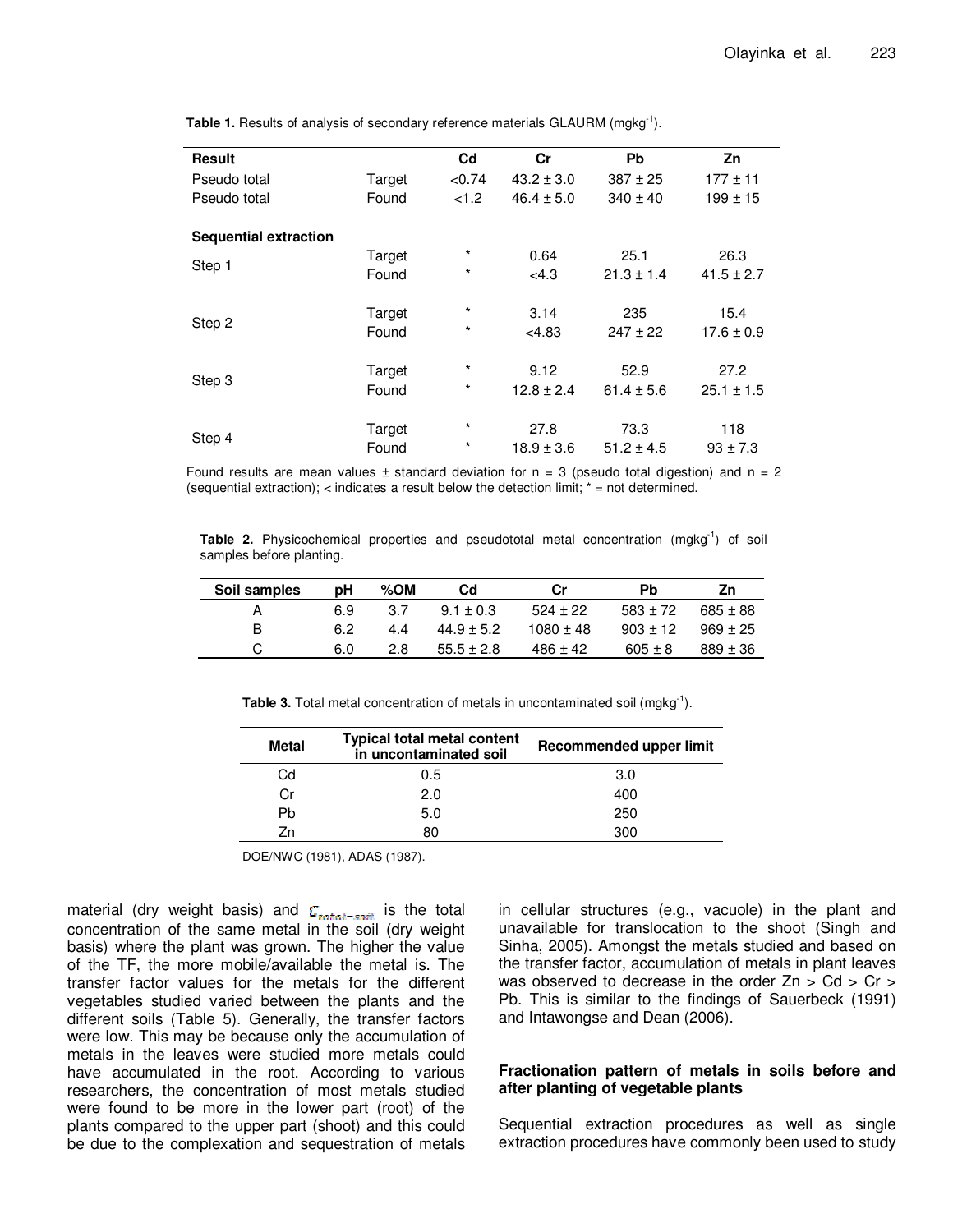| <b>Metals</b>       | Soil A          | Soil B          | Soil C          |
|---------------------|-----------------|-----------------|-----------------|
| $_{\rm Cd}$         |                 |                 |                 |
| Amaranthus viridis  | $1.4 \pm 0.3$   | $5.2 \pm 2.2$   | $3.2 \pm 1.6$   |
| Celosea argentea    | $0.54 \pm 0.24$ | $4.1 \pm 1.9$   | $3.5 \pm 3.2$   |
| Corchorus olitorius | $0.78 \pm 0.17$ | $4.2 \pm 0.8$   | $4.2 \pm 2.0$   |
| Cr                  |                 |                 |                 |
| Amaranthus viridis  | $76.5 \pm 12$   | $96 \pm 9.6$    | $43.3 \pm 0.5$  |
| Celosea argentea    | $20.1 \pm 11$   | $79 \pm 11.3$   | $49.6 \pm 12.2$ |
| Corchorus olitorius | $21 \pm 13$     | $12 \pm 6.1$    | $17.7 \pm 5.6$  |
| Pb                  |                 |                 |                 |
| Amaranthus viridis  | $49.5 \pm 7.2$  | $20.0 \pm 4.8$  | $27.4 \pm 23.4$ |
| Celosea argentea    | $21.1 \pm 2.5$  | $6.1 \pm 3.2$   | $26.6 \pm 8.9$  |
| Corchorus olitorius | $36.2 \pm 5.7$  | $16 \pm 8.9$    | $11.4 \pm 5.7$  |
| Zn                  |                 |                 |                 |
| Amaranthus viridis  | $78.1 \pm 12.4$ | $112 \pm 28.5$  | $96.9 \pm 6.7$  |
| Celosea argentea    | $45.2 \pm 15.2$ | $91.8 \pm 26.5$ | $103 \pm 14$    |
| Corchorus olitorius | $38.2 \pm 5.9$  | $78.3 \pm 25.5$ | $53.6 \pm 13.8$ |

Table 4. Concentration of metals (mgkg<sup>-1</sup>) in the leaves of vegetable samples.

**Table 5.** Ratio of concentration of metal in plants to metal in soil (Transfer factor).

| <b>Metals</b>       | Soil A | Soil B | Soil C |
|---------------------|--------|--------|--------|
| Cd                  |        |        |        |
| Amaranthus viridis  | 0.15   | 0.11   | 0.06   |
| Celosea argentea    | 0.06   | 0.09   | 0.06   |
| Corchorus olitorius | 0.09   | 0.09   | 0.08   |
| Сr                  |        |        |        |
| Amaranthus viridis  | 0.15   | 0.09   | 0.09   |
| Celosea argentea    | 0.04   | 0.07   | 0.10   |
| Corchorus olitorius | 0.04   | 0.01   | 0.04   |
| Pb                  |        |        |        |
| Amaranthus viridis  | 0.08   | 0.02   | 0.05   |
| Celosea argentea    | 0.04   | 0.01   | 0.04   |
| Corchorus olitorius | 0.06   | 0.02   | 0.02   |
| Zn                  |        |        |        |
| Amaranthus viridis  | 0.11   | 0.11   | 0.11   |
| Celosea argentea    | 0.07   | 0.10   | 0.12   |
| Corchorus olitorius | 0.06   | 0.09   | 0.06   |

metal mobility and availability in soils. There has been several reports on the use of single extraction methods to correlate plant available metals in soils (Brun et al., 1998; Gupta and Sinha, 2007; Anawar et al., 2008), but very little has been done on the use of sequential extraction to correlate plant availability of metals. The fractionation patterns of the potentially toxic elements in the soils before and after planting the three vegetable plants, using the revised BCR sequential extraction are shown in Figure 1.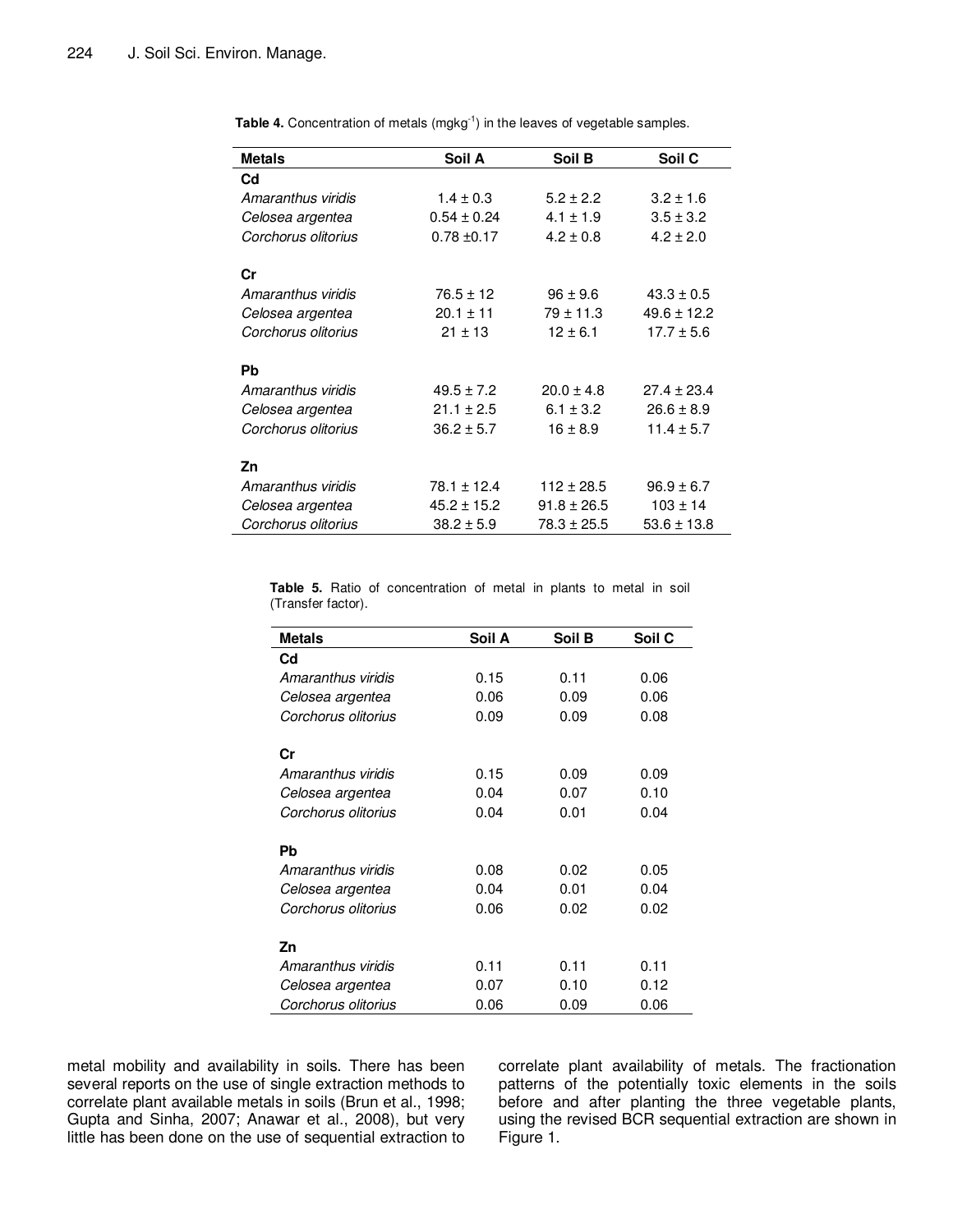

Figure 1. Fractions of metals in soil before and after planting of vegetable samples. Initial = SE of metals in soils before planting, AV = SE of metals in soils after planting Amaranthus viridis, CA = SE of metals in soils after planting, Celosea argentea, CO = SE of metals in soils after planting Corchorus olitorius.

For all the soils before planting, Cd was found predominantly associated with the exchangeable phase, but was also present in step 2, the reducible phase (Figure 1). This is of considerable environmental concern. The vegetable plants were observed to remove more Cd from these two phases. Cd being predominantly present in these two phases probably accounts for its higher accumulation in plants as compared to the other metals. Metals in these two phases have been said to be more mobile and bioavailable (Bacon and Davidson, 2008). There was a slight increase in the level of Cd in the

oxidisable fraction for some of the soil samples after planting the vegetables thus indicating a shift in the fractions. There was a shift of Cd from the residual phase to the oxidisable phase, thus becoming more bioavailable.

In soil A before planting, Cr was observed to be mostly present in the reducible and oxidisable fractions while it was mostly present in acid exchangeable and reducible fractions in samples B and C. In the initial soils before planting of the vegetable plants, Pb was found to be associated with the four fractions, but the proportion varied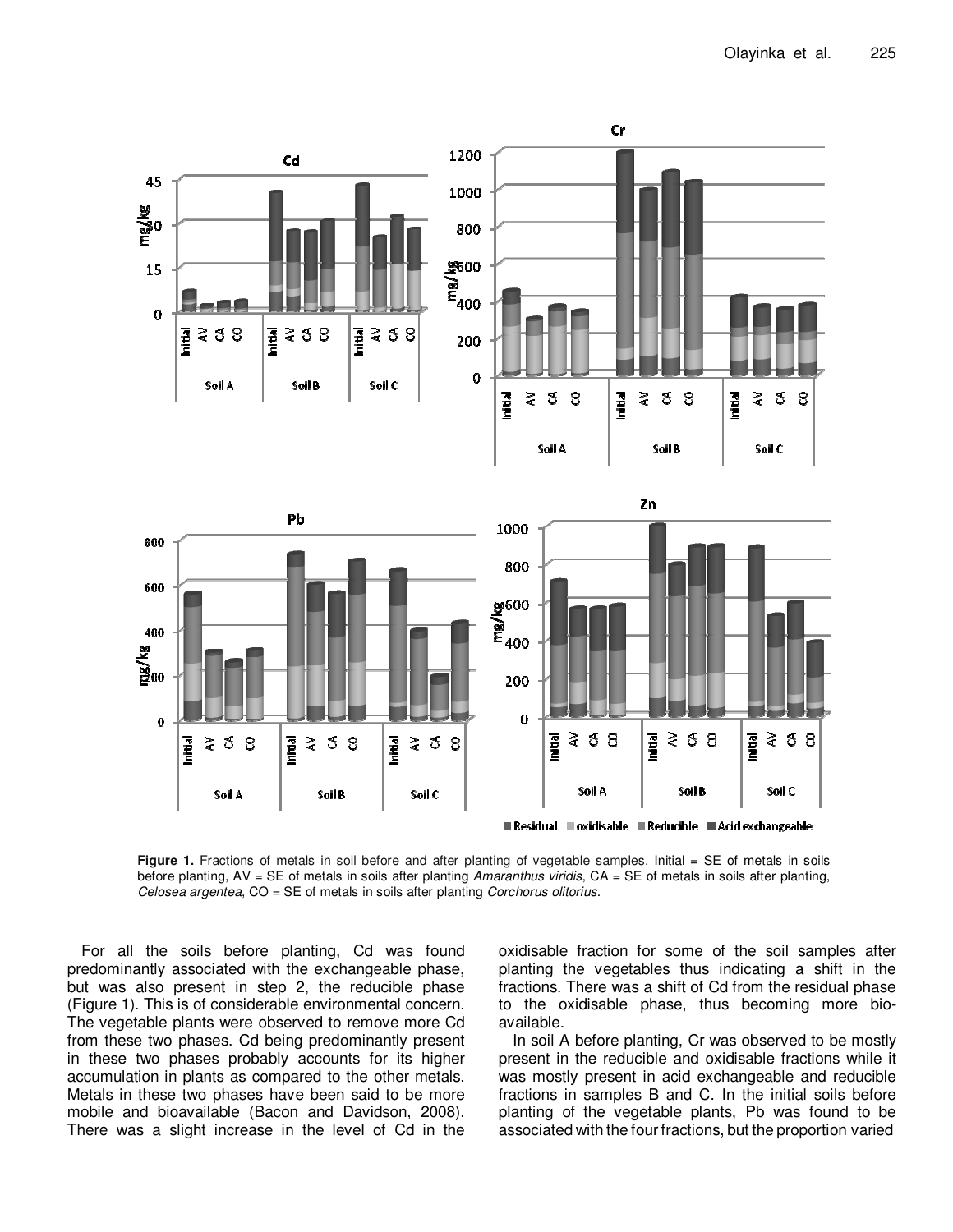between the different soil samples. In all the soil samples, the highest percentage of lead was found to be mostly present in the reducible phase, though there was a significant percentage present in the oxidisable fraction for sample A and B and in acid exchangeable fraction for sample C. In sample A, the vegetable plants removed Pb mostly from the exchangeable fraction and the residual fraction, while in samples B and C, Pb was mostly taken up by the plants from the oxidisable fraction. A shift in fraction was observed for Pb in sample B. The amount of Pb in the exchangeable fraction of soil B, increased after the planting, thus making it more bioavailable and of environmental concern.

Zn was observed to be mostly present in the reducible fraction, but also significant in the exchangeable fraction. Just like Cd, the vegetable plants studied were observed to remove more Zn from these two fractions. Zn being predominantly present in these two phases probably accounts for its higher accumulation in plants as compared to the other metals. Generally, the amount of metals in the oxidisable fraction of the soil after planting the vegetable samples reduced a little or increased due to a shift in the fractions. This may be because this fraction is associated with organic matter which is a factor that reduces the availability of metals to plants due to metal-organic complexation (Gupta and Sinha, 2006a). According to researchers, metal organic complexation decreased metal mobility in soils (Van Erp and Van Lune, 1991; Udom et al., 2004). It was observed generally that there was no correlation between the plant accumulation and bioavailability as determined by sequential extraction.

# **Conclusion**

Three vegetable plants planted on metal polluted soils were investigated for their metal accumulation. A. viridis was observed to have the highest uptake of the metals studied followed by C. argentea. It was observed that the higher the concentration of metals in soil, the higher the uptake of metals by the vegetables. The metal bioavailability from soil to plant based on the transfer factor was observed to decrease in the order Zn > Cd > Cr > Pb. Sequential extraction of soil before planting of the vegetable samples showed that Cd and Zn were the most potentially bioavailable as they were mainly present in the first two fractions (acid exchangeable and reducible fractions). There was no particular fractionation pattern for Cr and Pb, but the fractionation pattern depended on the soil. The vegetable plants studied were observed to remove more Cd and Zn from the first two fractions, thereby reducing the threat of the polluted soils to humans and surrounding water bodies. The amount of Pb in the exchangeable fraction of soil B, increased after the planting of the plants, thus making it more bioavailable and of environmental concern. Generally it was observed

that planting of the vegetable sample caused a change in the fractionation pattern of the metals in the soils investigated and there was no correlation between potential bioavailability and accumulation by plants. It was observed from this study, that individual plant types differ in their metal uptake.

## **ACKNOWLEDGEMENTS**

The authors are grateful to Dr. Christine Davidson of the Department of Pure and Applied Chemistry University of Strathclyde, Glasgow for supplying the secondary reference material and also the assistance of Agidi Ruth, Idialu Ofure, and Sanusi James for their assistance in carrying out this research.

## **REFERENCES**

- ADAS (1987). The use of sewage sludge on agricultural land. Booklet MAFF Publications, Alanwick. p. 2409.
- Anawar HM, Garcia-Sanchez A, Regina SI (2008). Evaluation of various chemical extraction methods to estimate plant-available arsenic in mine soils. Chemosphere, 70: 1459-1467.
- Bacon JR, Davidson CM (2008). Is there a future for sequential chemical extraction? Anal., 133: 25-46.
- Blaylock MJ, Huang JW (2000). Phytoextraction of metals. In: Raskin,I., Ensley, B.D. (Eds.), Phytoremediation of Toxic Metals: Using Plants to Clean Up Environment. John Wiley and Sons, New York, pp. 53– 70.
- Brun LA, Maillet J, Richarte J, Herrmann P, Remy JC (1998). Relationships between extractable copper, soil properties and copper uptake by wild plants in vineyard soils. Environ. Pollut., 102: 151-161.
- Brunori CL, Galleti M, Cremisini C, Morabito R (2004). Comparison of three sequential extraction procedures (original and modified 3 steps BCR procedure) applied to Ann. Chim., 94: 409–419.
- British Standard (BS) (1995). Determination of pH. BS 7755-3.2 1995 ISO 10390.
- Chojnacka K, Chojnacki A, Gorecka H (2005). Bioavailability of potentially toxic metals from polluted soils to plants. Sci. Total. Environ., 337: 175-182.
- Cui YL, Zhu YG, Zhai RH, Chen DY, Huang YZ, Qiu Y, Liang JZ (2004). Transfer of metals from soil to vegetables in an area near a smelter in Nanning, China. Environ. Int., 30: 785-791.
- Davidson CM, Urquhart GJ, Ajmone-Marsan F, Biasioli M, Costa Duarte A, Diaz-Barrientos, E et al (2006). Fractionation of potentially toxic elements in urban soils from five European cities by means of a harmonized sequential extraction procedure. Anal. Chim. Acta, 565: 63–72.
- DOE/NWC (1981). Report of the subcommittee on the disposal of sewage sludge toland.Standing Technical Committee report. Dept. Environ., London. p. 20.
- Gray CW, McLaren RG, Roberts AHC and Condron LM (1999). Cadmium phytoavailability in some New Zealand soils. Australian J. Soil. Res., 37: 791-796.
- Gupta AK, Sinha S (2006a). Chemical fractionation and potentially toxic metal accumulation in plant of Sesamum indicum (L.) var. T55 grown on soil amended with tannery sludge: Selection of single extractants. Chemosphere, 64: 161-173.
- Gupta AK, Sinha S (2006b). Role of Brassica juncea L. Czern. (var. Vaibhav) in the phytoextraction of Ni from soil amended with fly ash: selection of extractant for metal bioavailability. J. Hazard. Mater., 136: 371–378.
- Gupta AK, Sinha S (2007). Assessment of single extraction methods for the prediction of bioavailability of metals to Brassica juncea L. Czern.